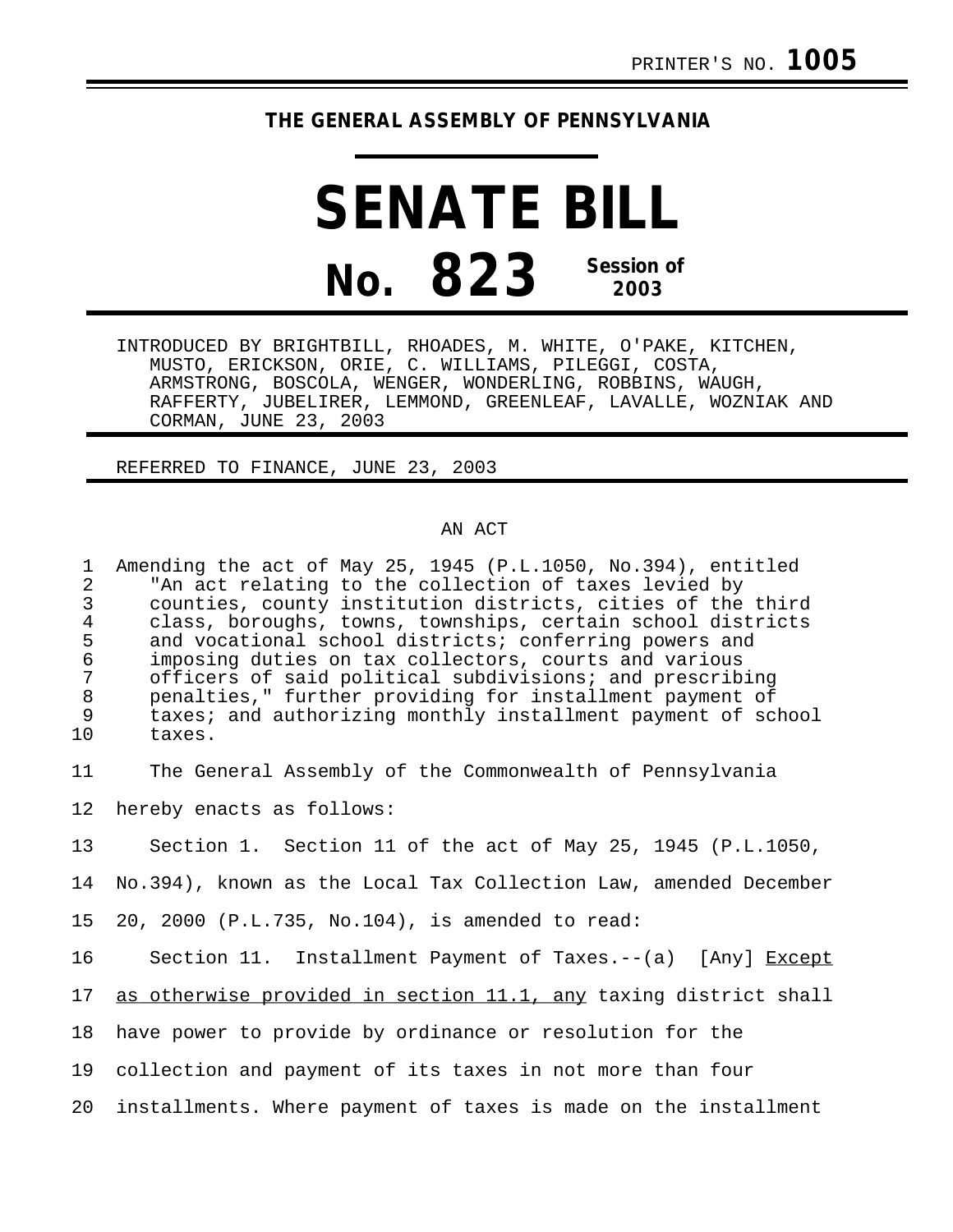1 basis, no abatement or discount shall be allowed on said taxes. 2 (b) (1) Any such ordinance or resolution shall set forth 3 the number of installments in which taxes shall be paid and the 4 dates when the respective installments become due and 5 delinquent. Notwithstanding the complete and final settlement 6 made in accordance with section 26, a taxing district may set 7 installment payment dates subsequent to December 31. The unpaid 8 installments shall not be considered delinquent if paid on or 9 before the respective installment dates established by ordinance 10 or resolution of the taxing district. To each installment on the 11 date when it becomes delinquent, a penalty of up to ten per 12 centum shall be added, which shall be collected by the tax 13 collector. No further penalties, except as hereinafter provided, 14 shall be added to any installment of taxes, unless one or more 15 installments remain unpaid, and the lands upon which such 16 installments are due are returned under existing laws to the 17 county commissioners for nonpayment of taxes, or in case a lien 18 for such unpaid installment or installments is filed under 19 existing laws in the office of the prothonotary, in which case, 20 the additional penalty or interest provided for by such existing 21 return and lien laws shall apply.

22 (2) If a taxing district has set installment payment dates 23 subsequent to December 31, the following shall apply:

24 (i) Installment payments subsequent to December 31 of the 25 year in which the taxes are levied shall be collected by the 26 elected tax collector.

27 (ii) The elected tax collector shall, upon the certification 28 over to him of installments remaining unpaid, proceed to collect 29 the same from the persons respectively charged therewith, for 30 which purpose he shall have all the authority and power now 20030S0823B1005 - 2 -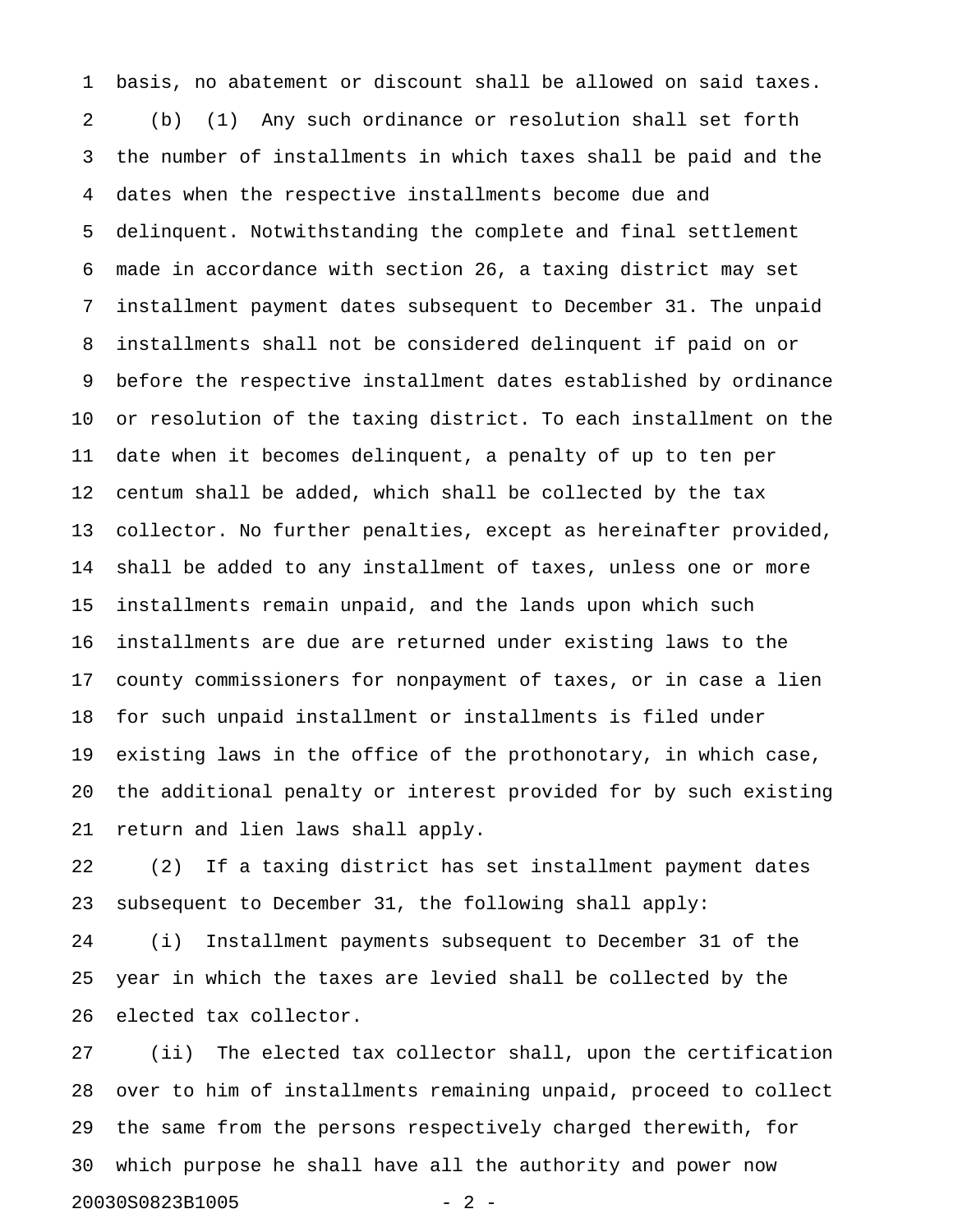1 vested by law in any tax collector for the collection of such 2 taxes. The taxing district issuing the original warrants shall 3 issue an additional warrant to the collector of installment 4 payments.

5 (iii) Installments to be made on or before December 31 of 6 the year in which taxes are levied shall be collected by the 7 elected tax collector. The elected tax collector shall be 8 allowed a credit for the total amount of all uncollected, 9 nonlienable installments not required to be paid by December 31, 10 and this amount shall be identified and carried forward on the 11 reporting form prepared by the Department of Community and 12 Economic Development in accordance with this act as nonlienable 13 installments to be collected by the installment collector. 14 (iv) The elected tax collector shall be paid such

15 commissions or compensation at the same rate on installment 16 payments as is paid for the collection of taxes generally. Such 17 commissions or compensation shall be paid by proper orders drawn 18 on the taxing district. Every elected tax collector shall be 19 responsible and accountable to the taxing district for all such 20 taxes collected by the tax collector, and the final accounts and 21 records, returns and payments, and duplicates shall be audited 22 annually in the year in which the installments are collected in 23 like manner and in accordance with the laws pertaining to tax 24 collections.

25 (c) (1) The payment of the first installment by a taxpayer 26 before the same becomes delinquent shall conclusively evidence 27 an intention to pay his taxes on the installment plan, as 28 provided by said ordinance or resolution.

29 (2) If installment payments are permitted subsequent to 30 December 31 of the year in which taxes are levied, a taxpayer 20030S0823B1005 - 3 -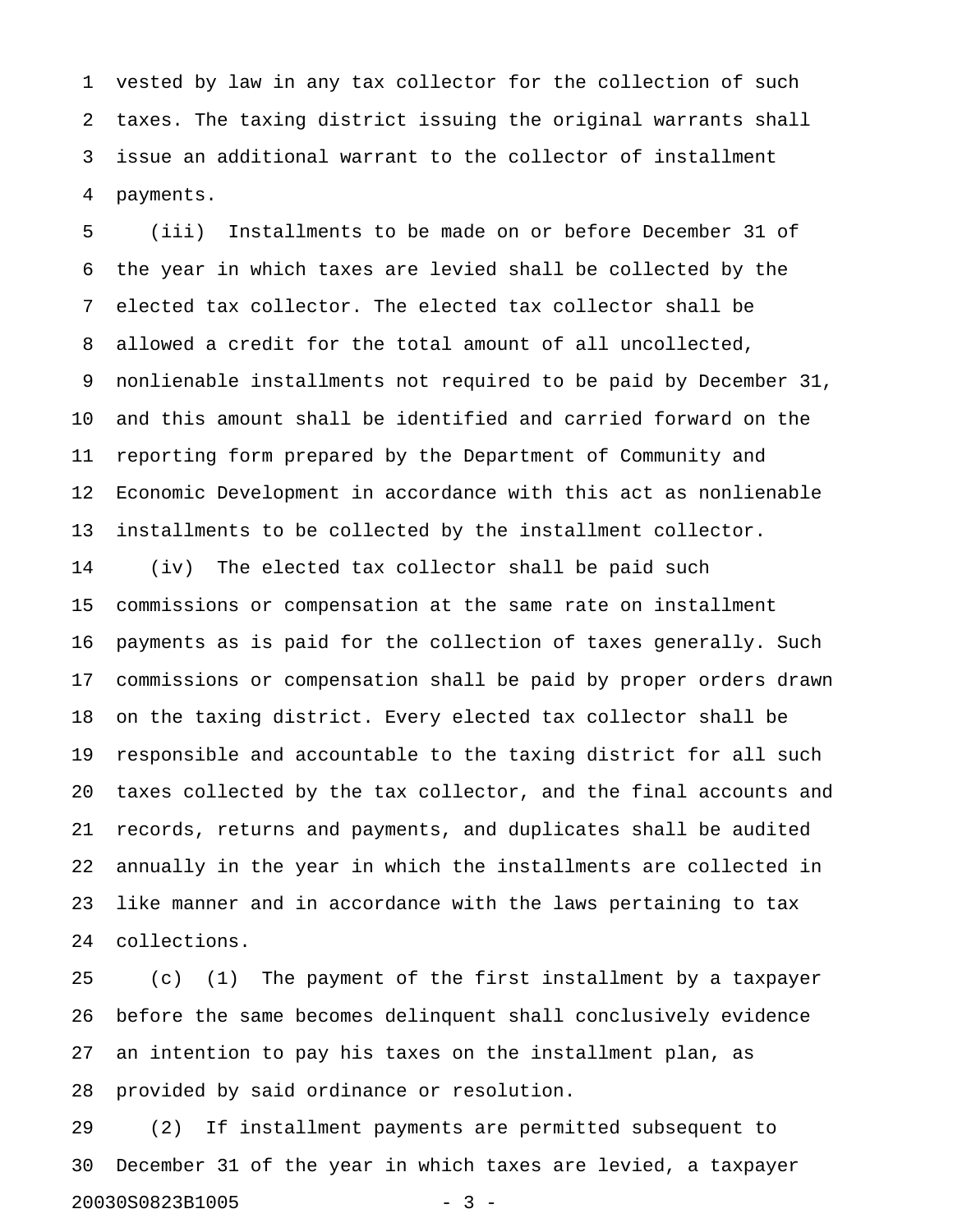1 shall evidence his intention to make installment payments of 2 taxes after December 31 either by the timely payment to the tax 3 collector of a first installment before December 31 or, if the 4 first payment is not due before December 31, by notifying the 5 elected tax collector in writing of his intention to make 6 installment payments.

7 (d) Where a taxpayer shall fail to evidence an intention to 8 pay on the installment plan, as hereinbefore provided, his taxes 9 shall become due and payable and be collected as elsewhere 10 provided in this act, subject to the discounts and penalties 11 provided thereby.

12 (e) The provisions of this section shall apply to cities of 13 the second class A.

14 Section 2. The act is amended by adding a section to read: 15 Section 11.1. Monthly Installment Payment of School Real 16 Property Taxes.--(a) (1) Not later than July 1, 2004, every 17 school district shall provide by ordinance or resolution for the 18 collection and payment of its real property taxes in twelve 19 monthly installments by residents of the school district and 20 <u>businesses located in the school district, in such a manner that</u> 21 the residents and businesses can begin making monthly 22 installment payments not later than January 31, 2005. 23 (2) The ordinance or resolution shall include a process by 24 which residents and businesses can choose to make monthly 25 installment payments for school real property taxes. 26 (3) The monthly installment payments shall be scheduled in 27 even installments over the course of a calendar year for any 28 resident or business which chooses to participate. 29 (4) The monthly installment payments in a given calendar 30 year shall be based on the tax due in the school fiscal year 20030S0823B1005 - 4 -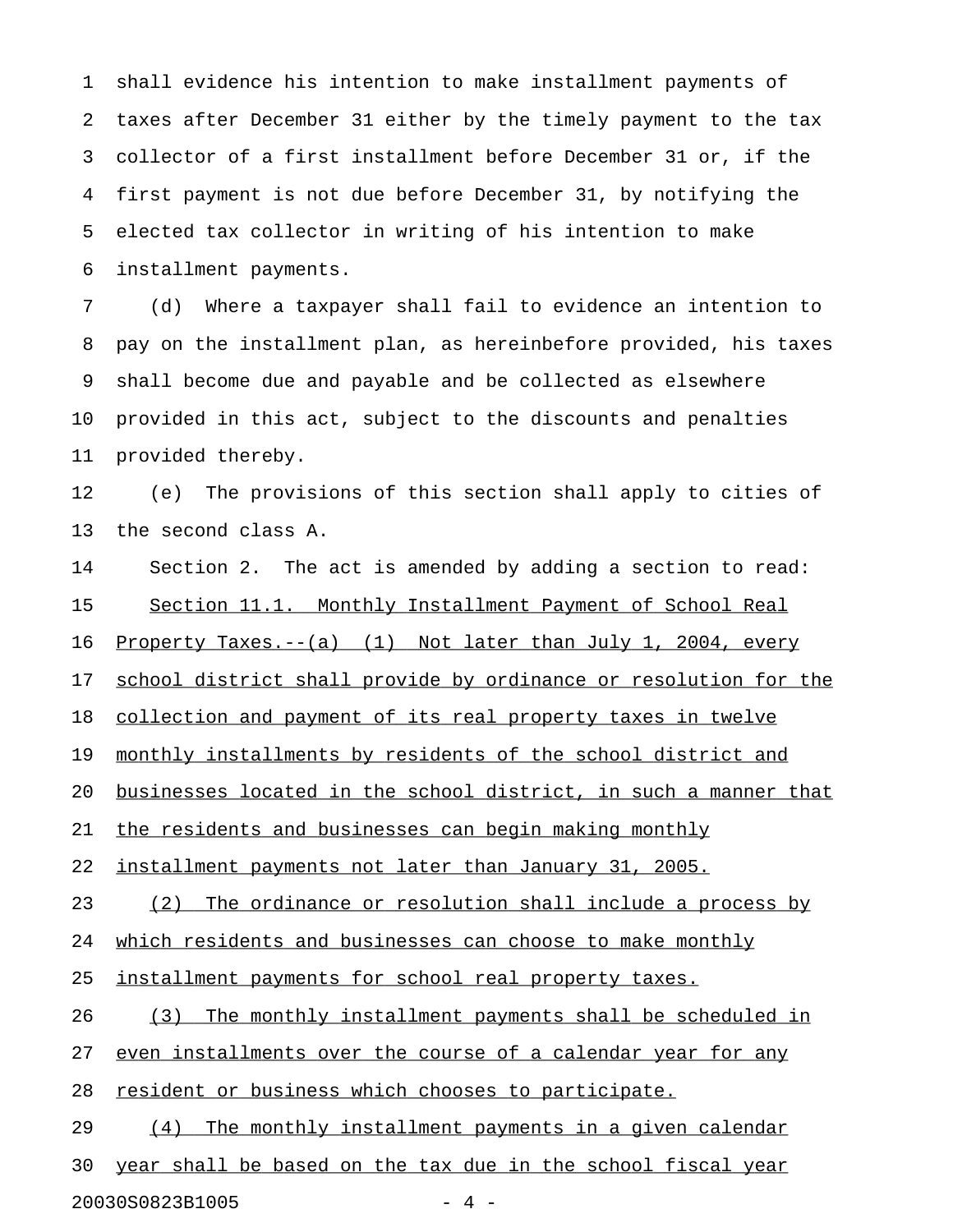1 which commenced in the preceding July.

2 (b) (1) Any such ordinance or resolution shall set forth 3 the dates when the respective installments become due and 4 delinquent. Notwithstanding the complete and final settlement 5 made in accordance with section 26, a school district may set 6 installment payment dates subsequent to December 31. The unpaid 7 installments shall not be considered delinquent if paid on or 8 before the respective installment dates established by ordinance 9 or resolution of the school district. To each installment on the 10 date when it becomes delinquent, a penalty of up to ten per 11 centum shall be added, which shall be collected by the tax 12 collector. No further penalties, except as hereinafter provided, 13 shall be added to any installment of taxes, unless one or more 14 installments remain unpaid, and the lands upon which such 15 installments are due are returned under existing laws to the 16 county commissioners for nonpayment of taxes, or in case a lien 17 for such unpaid installment or installments is filed under 18 existing laws in the office of the prothonotary, in which case, 19 the additional penalty or interest provided for by such existing 20 return and lien laws shall apply. 21 (2) The tax collector shall be paid such commissions or 22 compensation at the same rate on installment payments as is paid 23 for the collection of taxes generally. Such commissions or 24 compensation shall be paid by proper orders drawn on the school 25 district. Every tax collector shall be responsible and 26 accountable to the school district for all such taxes collected 27 by the tax collector, and the final accounts and records, 28 returns and payments, and duplicates shall be audited annually 29 in the year in which the installments are collected in like 30 manner and in accordance with the laws pertaining to tax

20030S0823B1005 - 5 -